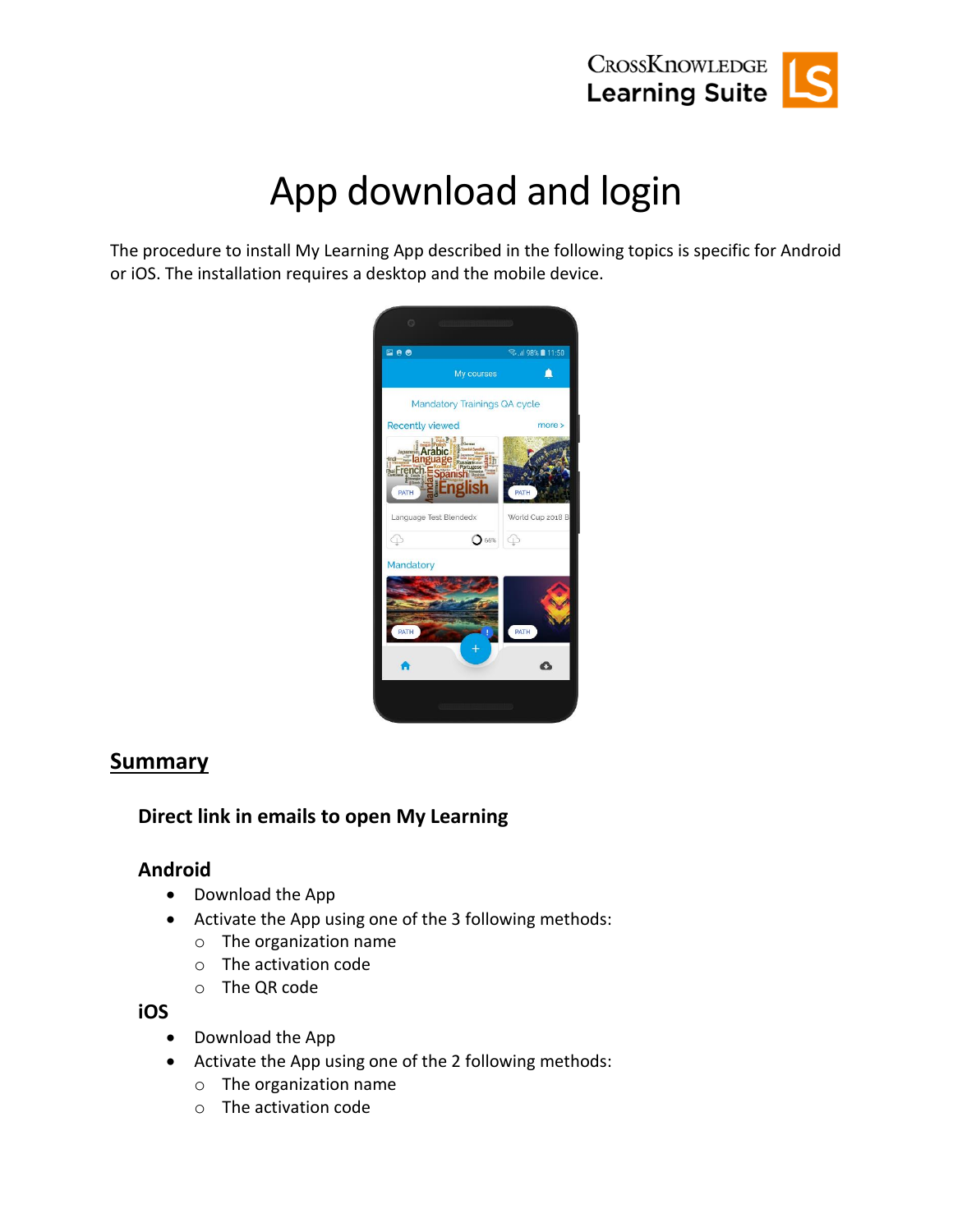## **1 Direct link in emails to open My Learning**

A link to My Learning app can now be inserted in emails sent to learners.

- If My Learning  $\geq$  v2.5 is already installed on the mobile device, clicking on the link logs you on My Learning.
- If My Learning is not installed on the mobile device, it redirects you to the store download page.

Proceed as follows:

- 1. Click on the link to download and install My Learning  $\geq$  v2.5.
- 2. When installed, click on the link again to benefit from the single signon login.

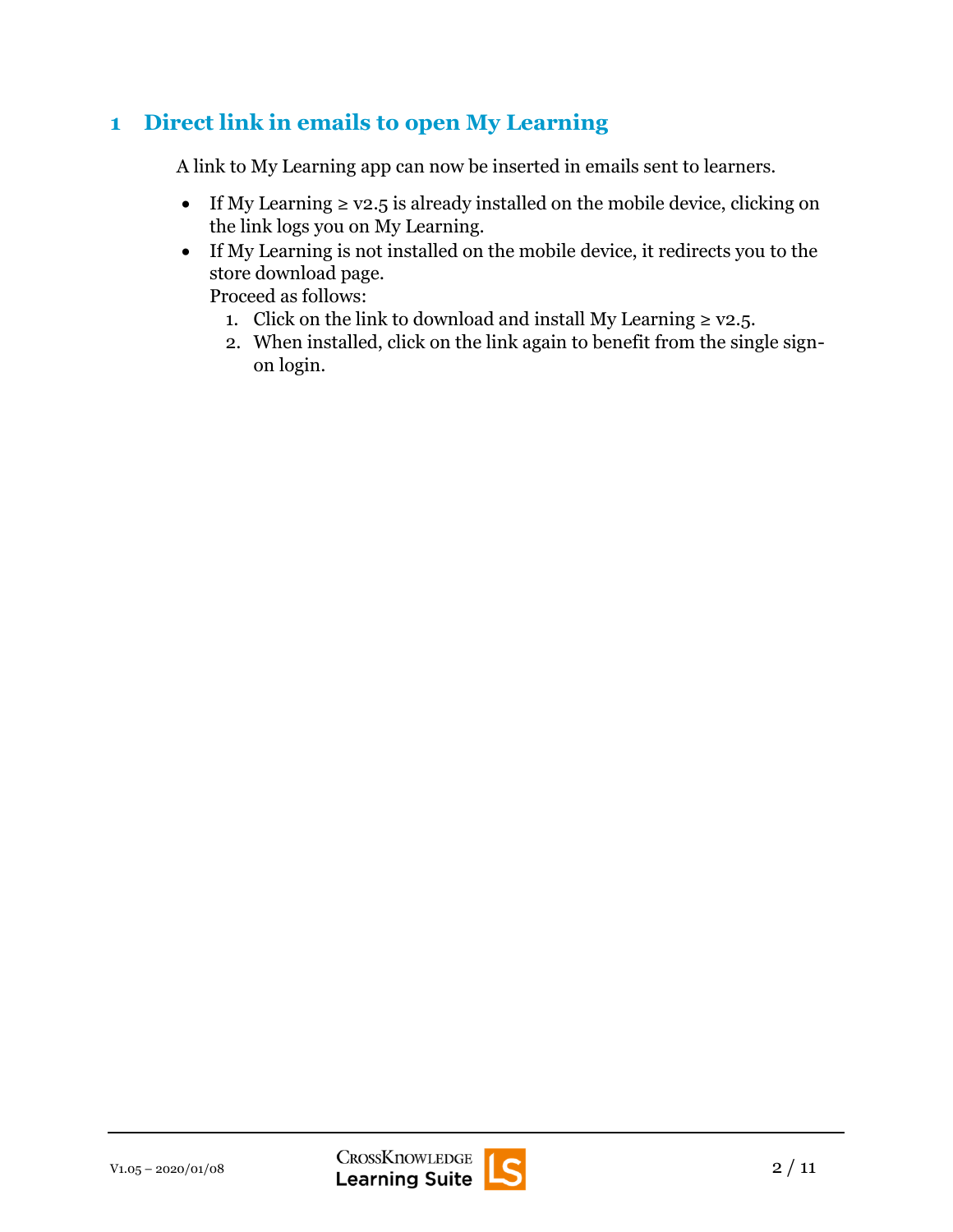## **2 Android**

Download the App through the **[Play Store](https://play.google.com/store/apps/details?id=com.crossknowledge.learnguided&hl=en)**

Once the App is installed, you can activate your profile using one of the 3 following methods:

- **Organization name**: Enter your organization name and use your company credentials.
- **Activation code**: On the desktop, enter the activation code displayed on the mobile.
- **QR Code**: On the mobile, scan the QR code displayed on the desktop in the learner interface.



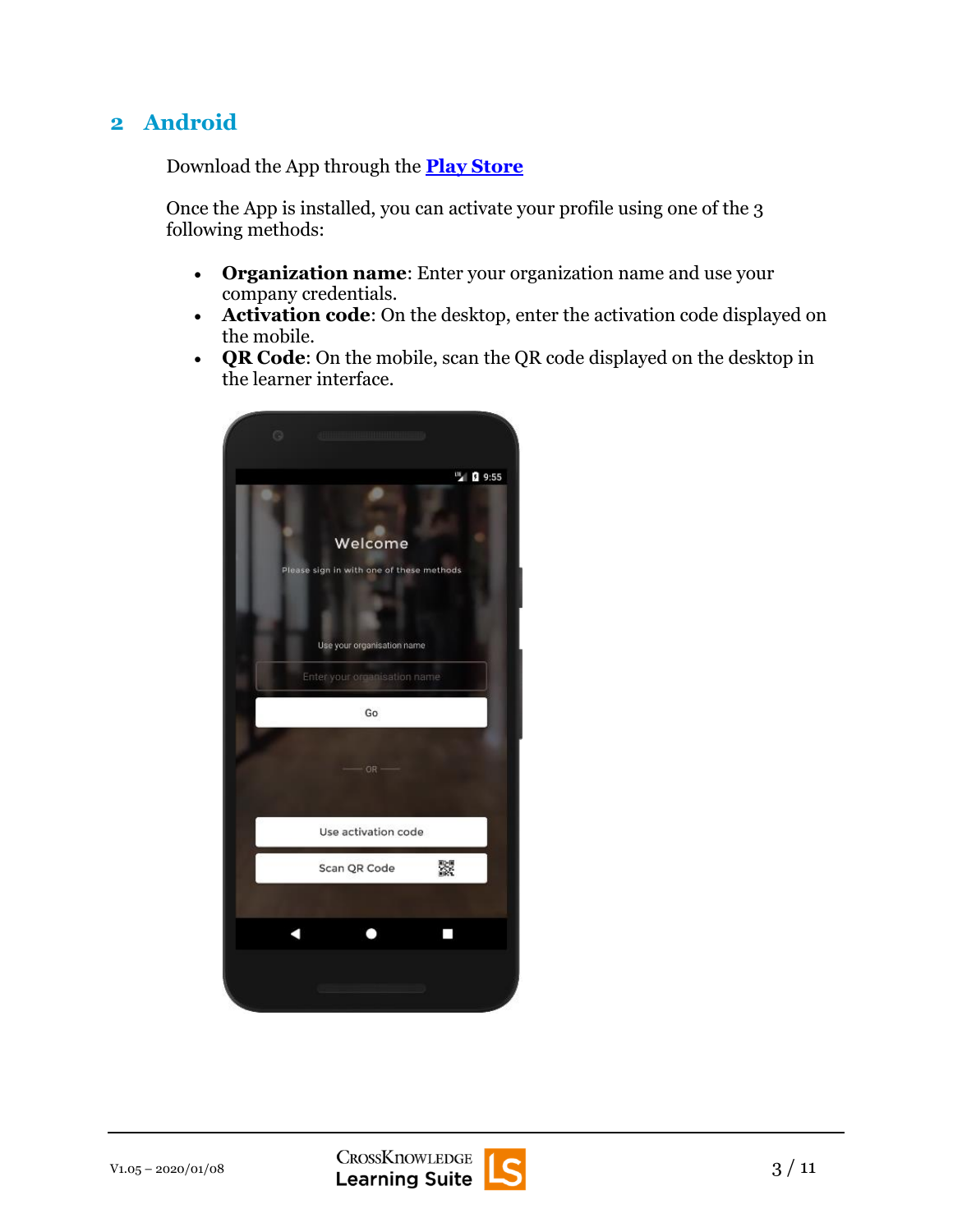#### **Activation using the organization name**

Follow these steps on the mobile:

- 1. Enter your organization name.
	- The organization name is unique. The entry is not case sensitive. The organization name is defined by the administrator.

*Desktop:* The organization name is displayed in the learner interface: Click on the learner picture (top right corner) and follow the link **Management of applications > My Learning > USE YOUR ORGANIZATION NAME:** *Organization name*).



- 2. Click on **Go**.
- 3. Use your company credentials, other credentials available on the login page, or login and password.



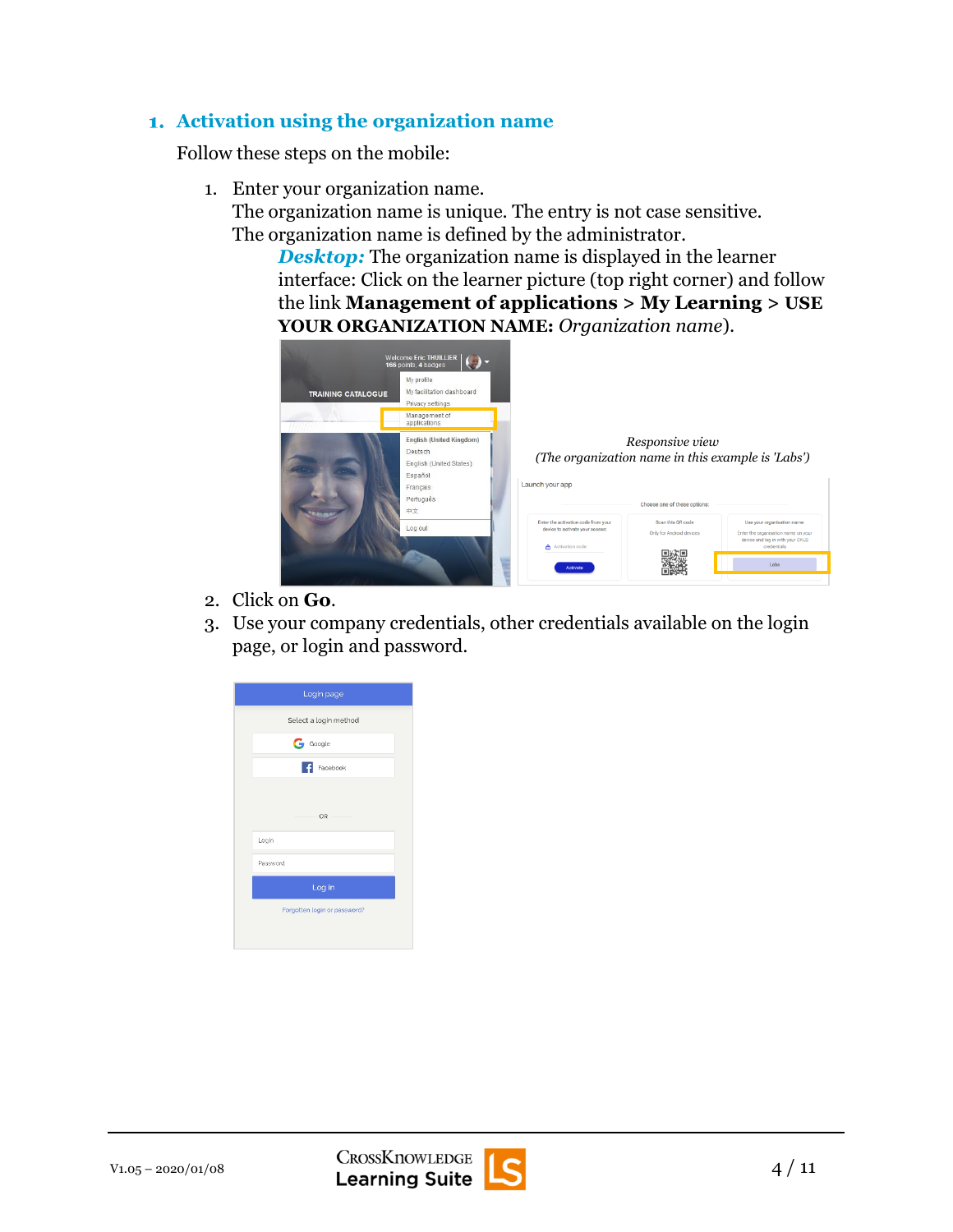#### **Activation using the activation code**

Follow these steps on the mobile and desktop:

**1.** *Mobile:* Select

Use activation code

 $\rightarrow$  An *activation code* is displayed. This code needs to be entered in the learner interface, on the desktop (**2VTF45** in following example).



#### **NOTE: Do not select 'Activate' at this step!**

- *2. Desktop:*
	- o In the learner interface, click on the learner picture (top right corner) and follow the link **Management of applications**.



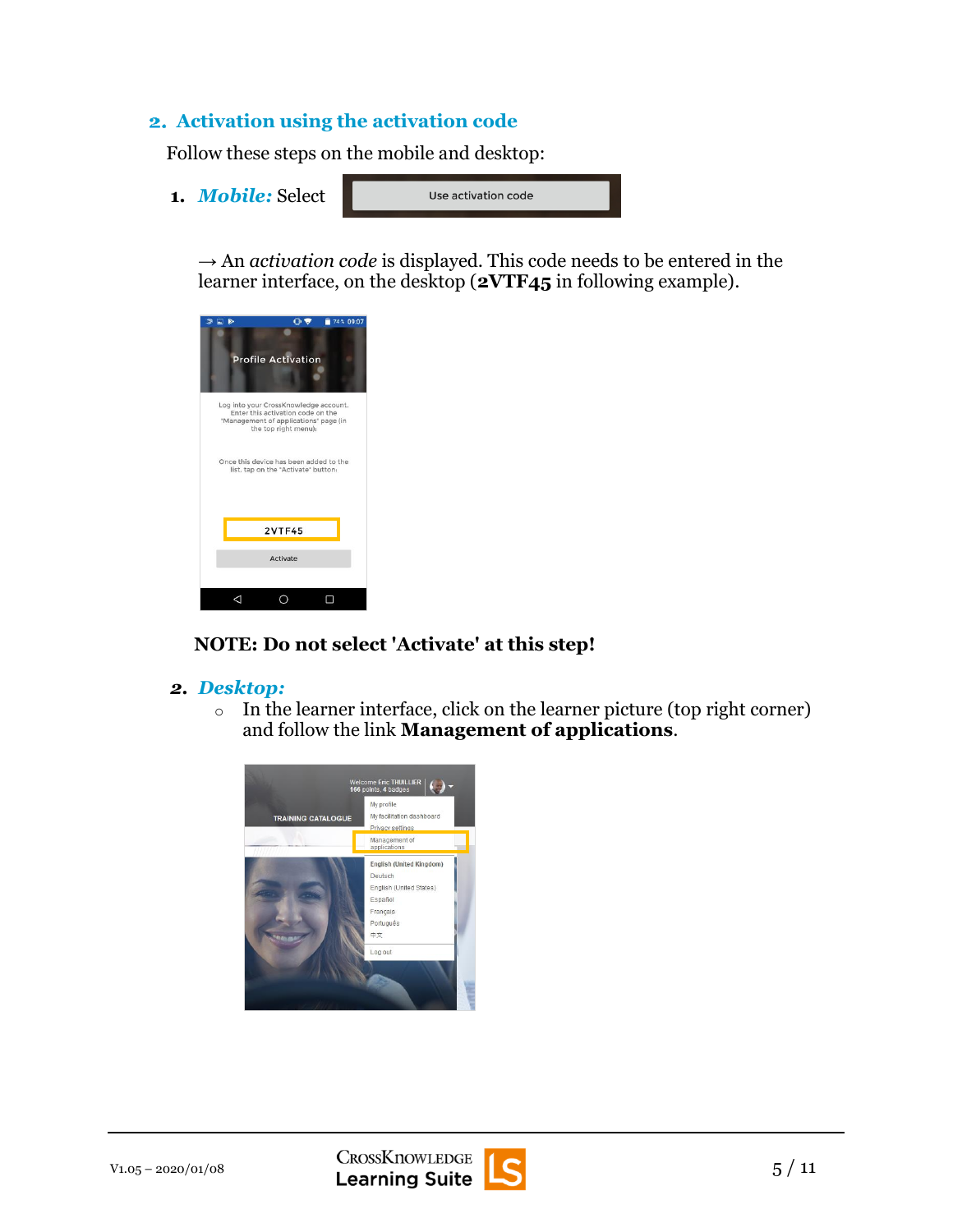o In the following dialog box, enter the *activation code* displayed on the mobile ((**2VTF45** in preceding example).

| Legacy view                                                                                                                                                                                                           |                                                                                                                                                                                |                                                                                                                |                                                                               |                                                                                                                       |
|-----------------------------------------------------------------------------------------------------------------------------------------------------------------------------------------------------------------------|--------------------------------------------------------------------------------------------------------------------------------------------------------------------------------|----------------------------------------------------------------------------------------------------------------|-------------------------------------------------------------------------------|-----------------------------------------------------------------------------------------------------------------------|
| m<br>$10^4$ $24$<br><b>Windows</b> and Great<br>MY ACTIVITY<br>Home > Management of applications<br><b>CONTACTOR</b><br>Access management for external applications                                                   | Writcome Enc THUILLIER   ( ) -<br><b>MY DISCUSSIONS</b><br><b>TRAINING CATALOGUE</b><br>Search: On all insming resources OK<br><b>Carlie: N.N.Y.</b>                           |                                                                                                                | Responsive view                                                               |                                                                                                                       |
| CREATE AN ACCESS<br><b>BASE</b><br>Use the code below to link an app or a plug-in to your<br>Crossknowindge account: G2HJRM<br>You can also scan the given QR code if your app alows<br>÷.<br>My Learning<br>RIDGE 4G | ACTIVATE AN ACCESS<br>finter the activation code from your device to activate your access:<br>Autriste<br>Activation code<br>Revoke<br>Lest access: 0802/18<br>Since: 08/02/18 | Launch your app<br>Enter the activation code from your<br>device to activate your access:<br>A Activation code | Choose one of these options:<br>Scan this OR code<br>Only for Android devices | Use your organisation name:<br>Enter the organisation name on your<br>device and log in with your CKLS<br>credentials |
| Home                                                                                                                                                                                                                  | Contact support<br><b>DOMMER</b><br>CROSKINOWEDGE<br>A Mins & you                                                                                                              | <b>Activate</b>                                                                                                |                                                                               | Labs                                                                                                                  |

- o Click on **Activate**.
- **3.** *Mobile:* Select **ACTIVATE**.



- $\rightarrow$  You are logged on My Learning App.
- **If the** *activation code* **has not been entered correctly on the desktop access management area, a message is displayed on the mobile to invite you to reload the browser page and enter your code again on the desktop.**

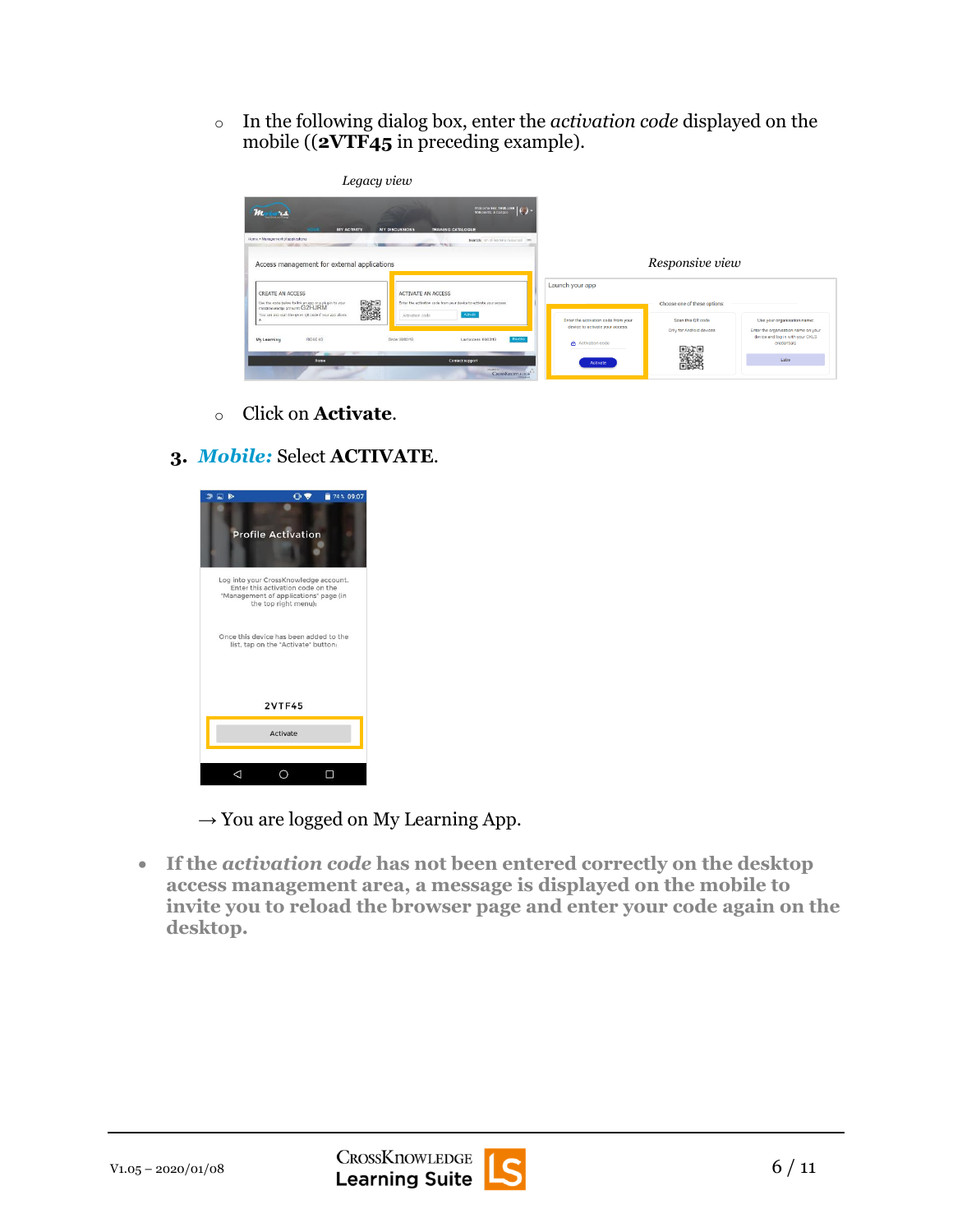### **Activation using the QR code**

Follow these steps on the mobile and desktop:

- **1.** *Mobile:* Select
- Scan QR Code 옰
- **2.** *Desktop:* In the learner interface, click on the learner picture (top right corner) and follow the link **Management of applications**.



The QR code is provided in the following dialog box.

| Legacy view                                                                                                                                                                                                                                                                                                                                                                                                                                                  |                                                                                                                                                                                                                                                                                                                                            |
|--------------------------------------------------------------------------------------------------------------------------------------------------------------------------------------------------------------------------------------------------------------------------------------------------------------------------------------------------------------------------------------------------------------------------------------------------------------|--------------------------------------------------------------------------------------------------------------------------------------------------------------------------------------------------------------------------------------------------------------------------------------------------------------------------------------------|
| Welcome Enc THULLER   ( ) -<br>166 points 4 badges<br><b>MY ACTIVITY</b><br>MY DISCUSSIONS<br><b>TRAINING CATALOGUE</b><br>Home · Management of applications<br>Search: On allowment recommen DNT<br><b>Million</b> Street<br><b>WEAR INC</b><br>Access management for external applications                                                                                                                                                                 | Responsive view                                                                                                                                                                                                                                                                                                                            |
| ACTIVATE AN ACCESS<br>CREATE AN ACCESS<br>麟<br>Use the code below to lok an app or a player to year.<br>Opselhowindos account: G2HJRM<br>Other the activation code from your dence to actuate your access.<br>You can also scan the given QR cade if your app allows<br>Adapte.<br>Activators code<br>Harrita<br>REDGE 6G<br>Soca DMOOL<br>Land means as \$5002/10.<br>My Learning<br>÷<br>Contact support<br><b>Home</b><br><b>Shridt</b> in<br>Cansknowing | Launch your app<br>Choose one of these options:<br>Enter the activation code from your<br>Scan this QR code<br>Use your organisation name:<br>device to activate your access:<br>Only for Android devices<br>Enter the organisation name on your<br>device and log in with your CKLS<br>Activation code<br>credentials<br>Labo<br>Activate |

**Do not use the alphanumeric code displayed in the window (G2HJRM in preceding example).**

**3.** *Mobile:* Scan the QR code displayed.

 $\rightarrow$  You are logged on My Learning App.

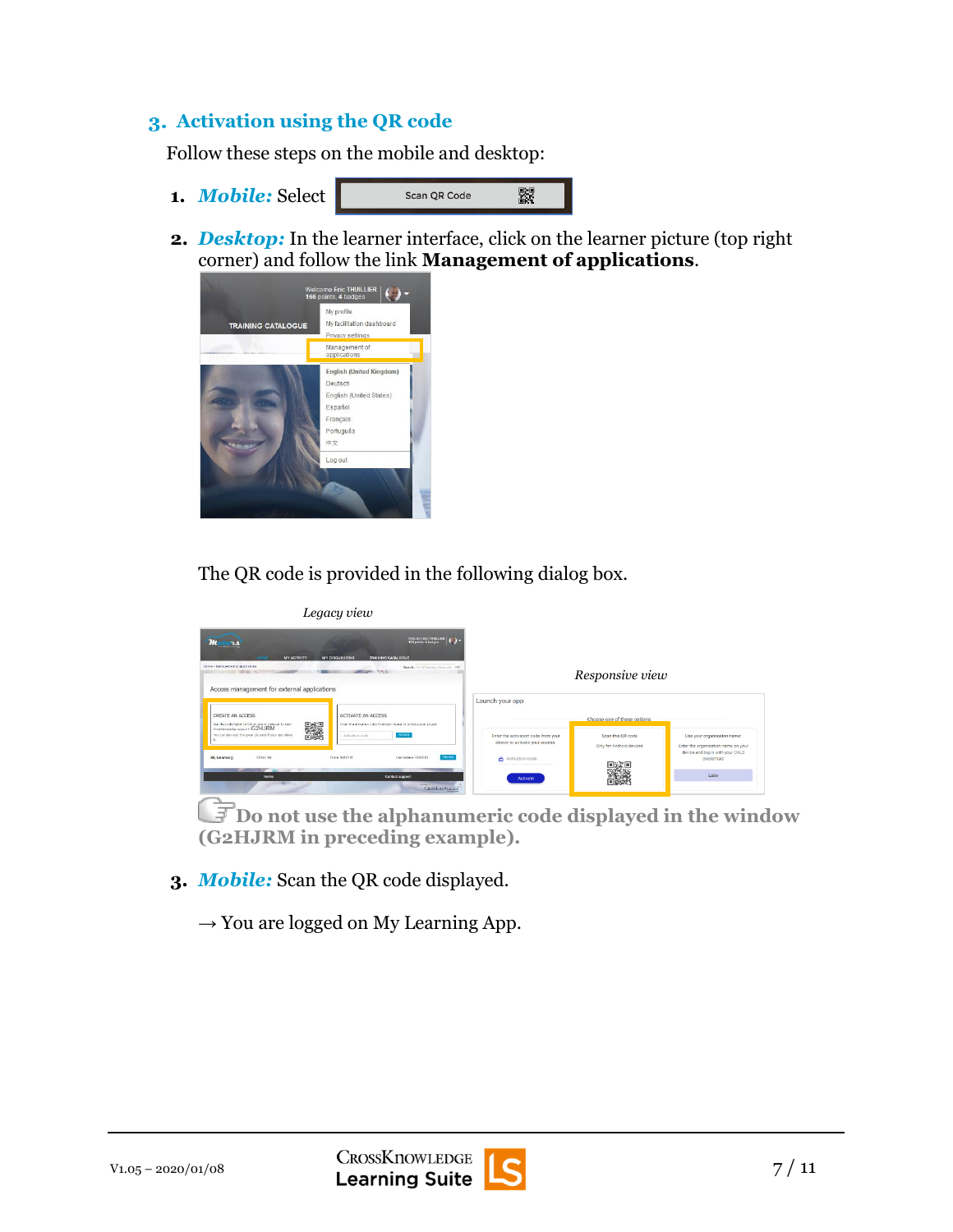## **3 iOS**

Download the App through the **[App Store](https://itunes.apple.com/us/app/my-learning-app/id1199035181?ls=1&mt=8)** 

Once the App is installed, you can activate your profile using one of the 2 following methods:

- **Organization name**: Enter your organization name and use your company credentials.
- **Activation code**: On the desktop, enter the activation code displayed on the mobile.

**Activation using the QR code is not available on iOS.**



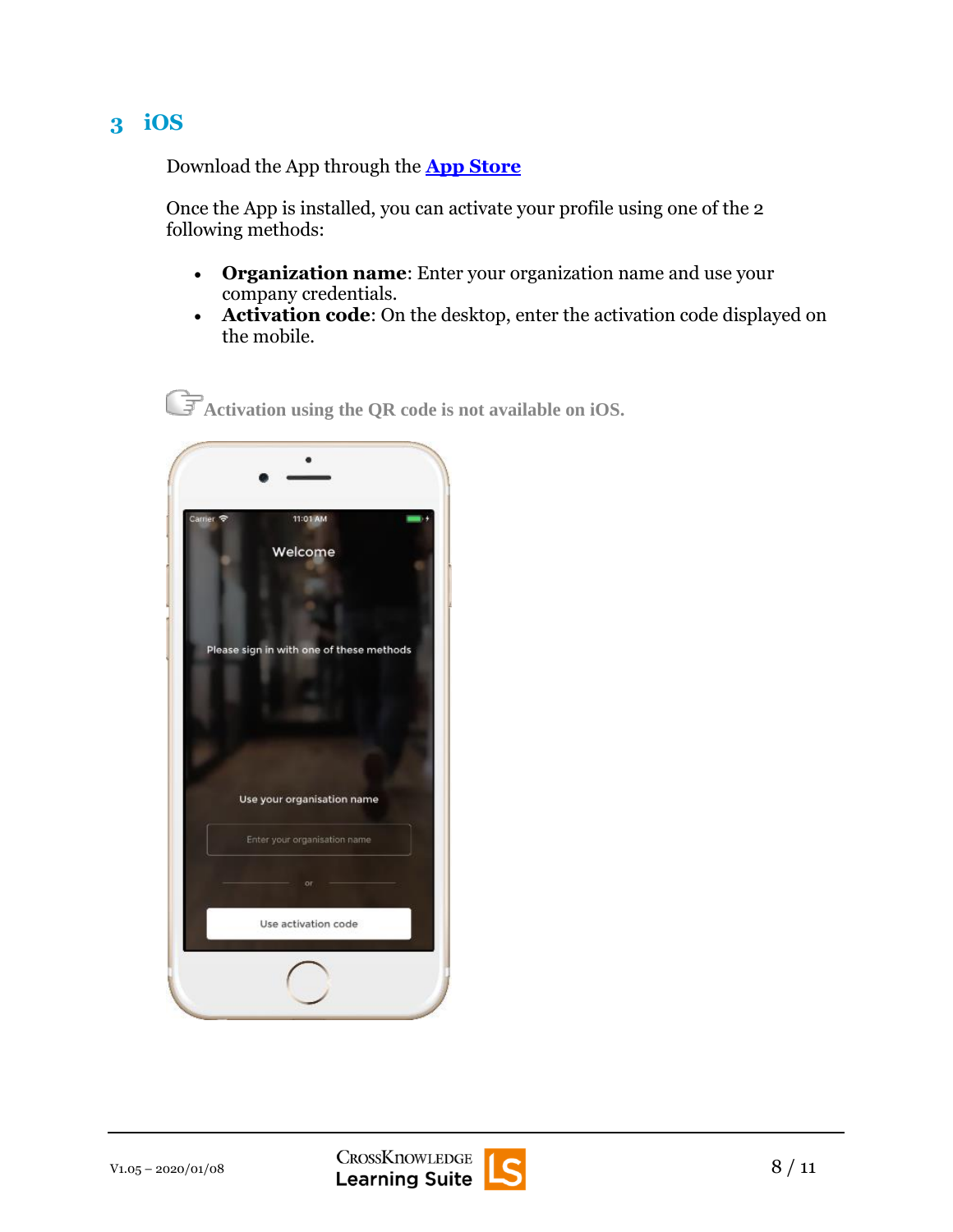#### **Activation using the organization name**

Follow these steps on the mobile:

- 1. Enter your organization name.
	- The organization name is unique. The entry is not case sensitive. The organization name is defined by the administrator.

*Desktop:* The organization name is displayed in the learner interface (click on the learner picture (top right corner) and follow the link **Management of applications > My Learning > USE YOUR ORGANIZATION NAME:** *Organization name*).



- 2. Click on **Go**.
- 3. Use your company credentials, other credentials available on the login page, or login and password.





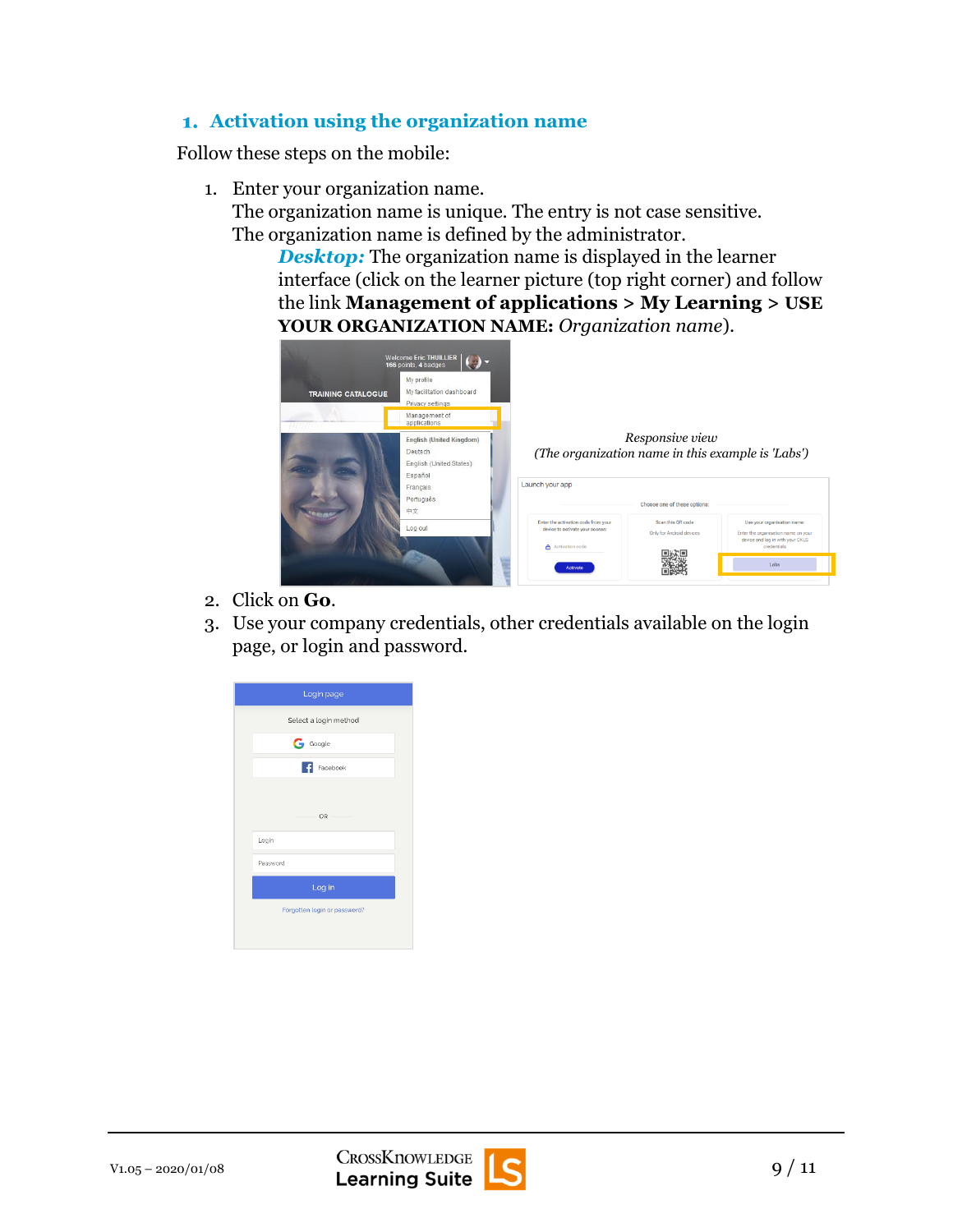#### **Activation using the activation code**

Follow these steps on the mobile and desktop:

**1.** *Mobile:* Select

Use activation code

 $\rightarrow$  An *activation code* is displayed. This code needs to be entered in the learner interface, on the desktop (**2VTF45** in following example).



#### **NOTE: Do not select 'Activate' at this step!**

- *2. Desktop:*
	- o In the learner interface, click on the learner picture (top right corner) and follow the link **Management of applications**.



o In the following dialog box, enter the *activation code* displayed on the mobile (**2VTF45** in previous example)